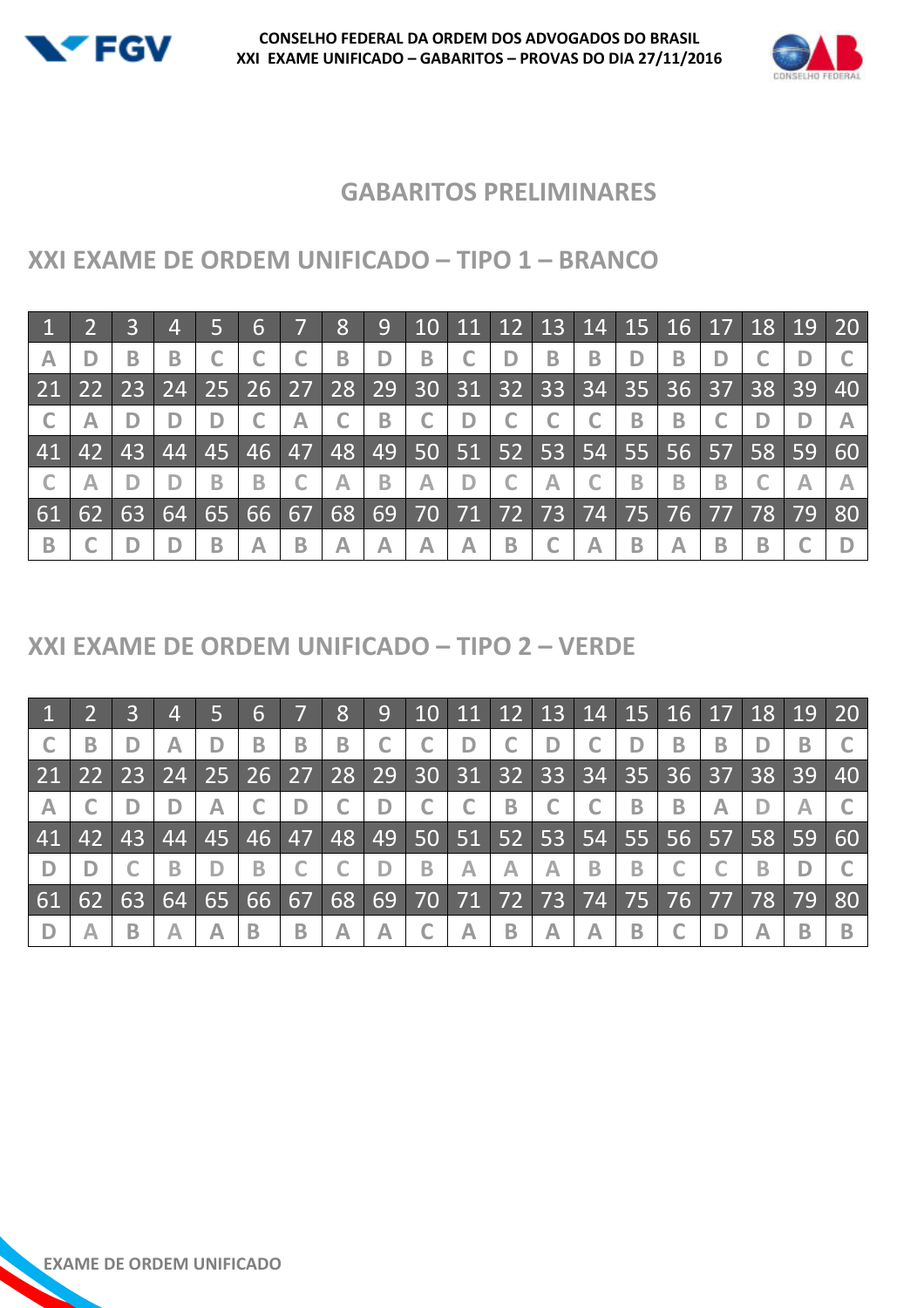



## **GABARITOS PRELIMINARES**

# **XXI EXAME DE ORDEM UNIFICADO – TIPO 3 – AMARELO**

|                         |       |     | $\overline{4}$ |    | 6     |   | 8           | 9 <sup>°</sup> |   |                | 10   11   12   13   14   15   16   17   18   19   20 |   |   |   |             |    |    |    |
|-------------------------|-------|-----|----------------|----|-------|---|-------------|----------------|---|----------------|------------------------------------------------------|---|---|---|-------------|----|----|----|
| B                       |       |     |                | D  | B     | D | B           | B              | Α | D              | B                                                    | Β |   |   |             |    | в  |    |
|                         |       |     |                |    |       |   |             |                |   |                | 21 22 23 24 25 26 27 28 29 30 31 32 33 34            |   |   |   | 35 36 37 38 |    | 39 | 40 |
|                         |       |     |                |    | D     |   | $\bigwedge$ |                |   | $\overline{B}$ |                                                      | D | B | B |             |    |    |    |
| 41                      | 42    | 437 | 44             | 45 | 46 47 |   |             |                |   |                | 48 49 50 51 52 53 54 55 56 57 58 59                  |   |   |   |             |    |    | 60 |
| D                       |       |     |                | B  |       | B | A           | $\mathbb{A}$   | B | D              | B                                                    |   | A |   | В           | В  |    |    |
| 61                      | $-62$ | 63  | 64 65          |    | 66 67 |   | 68          |                |   |                | 69 70 71 72 73 74 75                                 |   |   |   | $76$ 77     | 78 | 79 | 80 |
| $\overline{\mathsf{A}}$ |       |     | B              | Α  | Α     | B | B           | Α              |   | А              | B                                                    | B | Α | B | В           |    |    |    |

## **XXI EXAME DE ORDEM UNIFICADO – TIPO 4 – AZUL**

|                         |    |    | $\overline{4}$                                        |    | $6 \overline{6}$   |   | 8  | 9 <sup>°</sup>          | 10                |   |   | 11   12   13   14   15   16   17   18   19   20 |   |   |   |                        |    |           |    |
|-------------------------|----|----|-------------------------------------------------------|----|--------------------|---|----|-------------------------|-------------------|---|---|-------------------------------------------------|---|---|---|------------------------|----|-----------|----|
| B                       |    | B  |                                                       |    |                    |   | B  |                         | B                 | D |   | D                                               | B | B | B |                        |    |           |    |
|                         |    |    | 21 22 23 24 25 26 27 28 29 30 31 32 33 34 35 36 37 38 |    |                    |   |    |                         |                   |   |   |                                                 |   |   |   |                        |    | 39        | 40 |
| $\overline{\mathsf{A}}$ |    |    |                                                       |    | D                  | Α |    |                         |                   | B |   | D                                               |   | B | B |                        |    |           |    |
| 41                      | 42 | 43 | 44                                                    | 45 | 46 47              |   |    |                         | 48 49 50 51 52 53 |   |   |                                                 |   |   |   | 54   55   56   57   58 |    | <b>S9</b> | 60 |
|                         |    |    | В                                                     |    | В                  |   |    | $\mathbb{A}$            | A                 | B | D |                                                 | A | B | B |                        | B  |           |    |
| 61                      | 62 | 63 | 64                                                    | 65 | $166\overline{67}$ |   | 68 |                         |                   |   |   | 69 70 71 72 73 74 75 76 77                      |   |   |   |                        | 78 | 79        | 80 |
|                         |    |    |                                                       | Δ  | B                  | Α | B  | $\overline{\mathsf{A}}$ |                   |   | B | Α                                               | B | Α |   |                        |    |           |    |